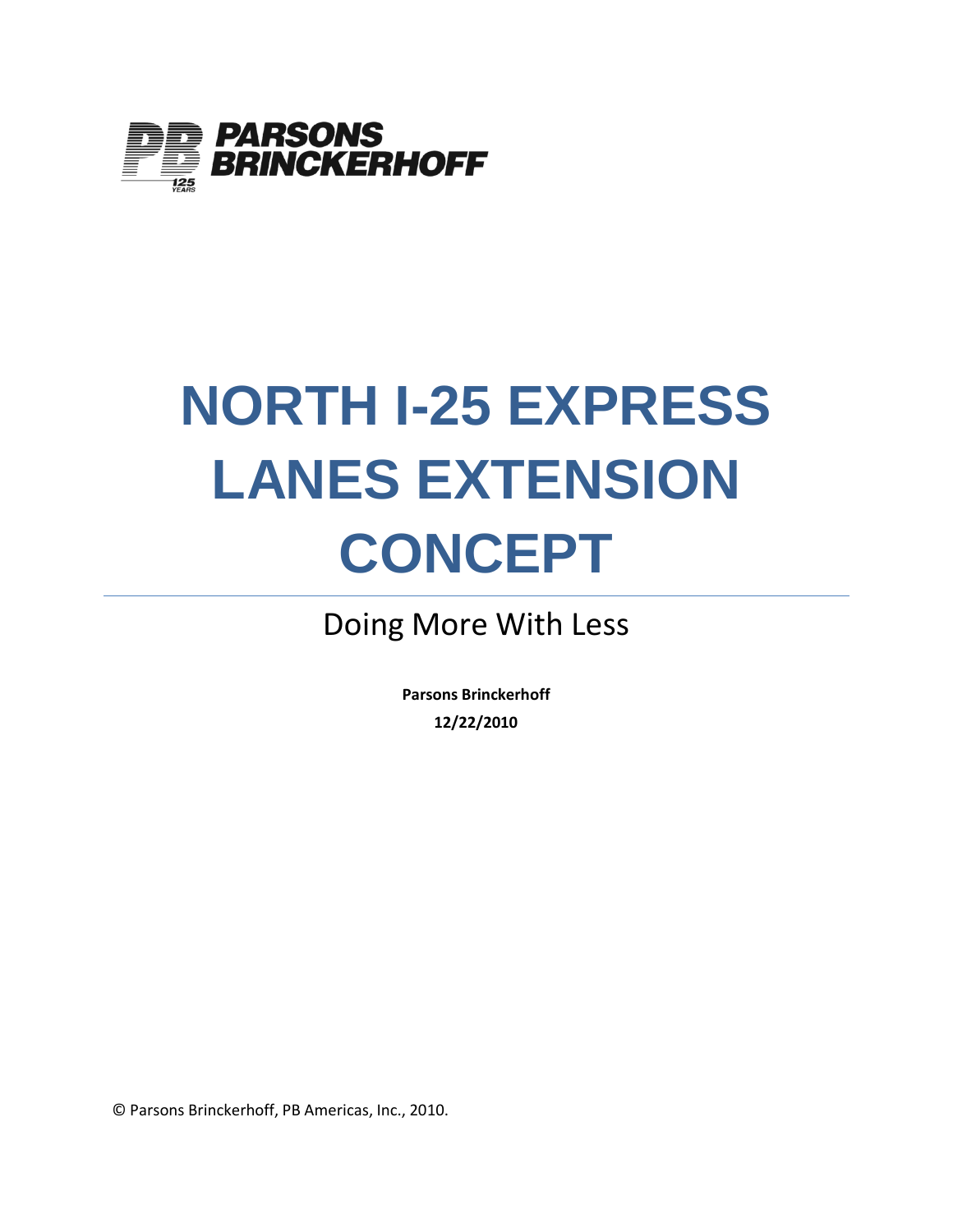

# **SUMMARY**

PB has performed some concept-level analysis of an extension of the I-25 Express Lanes, and believes it has a viable concept to cost effectively extend priced managed lanes north to 120<sup>th</sup> Avenue. This white paper provides a state of the practice in managed lanes and outlines PB's preliminary concept; reviewing the project footprint, solutions to integrating the project with existing I-25 lanes and interchanges, project costs, and potential revenues from collecting tolls on the facility. While the plan requires further study, we feel that implementing new managed lanes in this segment will reduce overall congestion in the corridor, improve travel time reliability, and reduce the number of crashes on North I-25.

#### Features:

- Extend existing I-25 Express Lanes from its current terminus at U.S. 36 to 120th Avenue
- Add one managed lane in each direction (bi-directional facility) keeping the number of general purpose lanes constant
- Leveraging the state of the practice in managed lanes development (Minnesota, Washington), the I-25 Express Lanes Extension would utilize the existing inside shoulder to minimize capital costs
- Pricing options include provisions for HOV-2+ free (current policy), HOV-3+ free (expanding  $\bullet$ management capabilities of new lanes), all-toll (only buses are provided free access) or peakperiod-only use (reverting to shoulder in off-peak periods)
- Capital Cost estimate: \$ 25 Million  $\bullet$
- Revenue estimate:
	- o Annual Gross: \$2.8m in 2015, growing to \$4.9m in 2035
	- o Annual Net: \$1.5m in 2015, growing to \$3.2m in 2035

# **OVERVIEW**

In 2006, the existing I-25 Express Lanes opened to toll-paying customers, providing a congestion-free alternative between downtown Denver and U.S. 36. In the four-and-a-half years since opening, the I-25 Express Lanes have maintained free-flow travel speeds for all customers while generating more than enough revenue to cover the initial cost of conversion and operating and maintenance costs. The Colorado Department of Transportation (CDOT) and the Colorado High Performance Transportation Enterprise (HPTE) have continued to develop new priced managed lanes in the Denver-area, most notably on U.S. 36. However, there is substantial need for similar development in the I-25 corridor north of U.S. 36. The 2009 DRCOG Traffic Bottlenecks Report provides substantial information concerning the segment of North I-25 between U.S. 36 and 120th Avenue. Currently, during the typical peak hour, traffic is flowing at less than half the posted speed (24 mph as compared to 55 mph). Partial contributors to congestion in this segment include the access treatment for the existing I-25 Express Lanes. Additionally, the report indicated that constructing managed lanes in each direction of I-25 in this segment (at least to Thornton Parkway) would mitigate a considerable portion of congestion, and,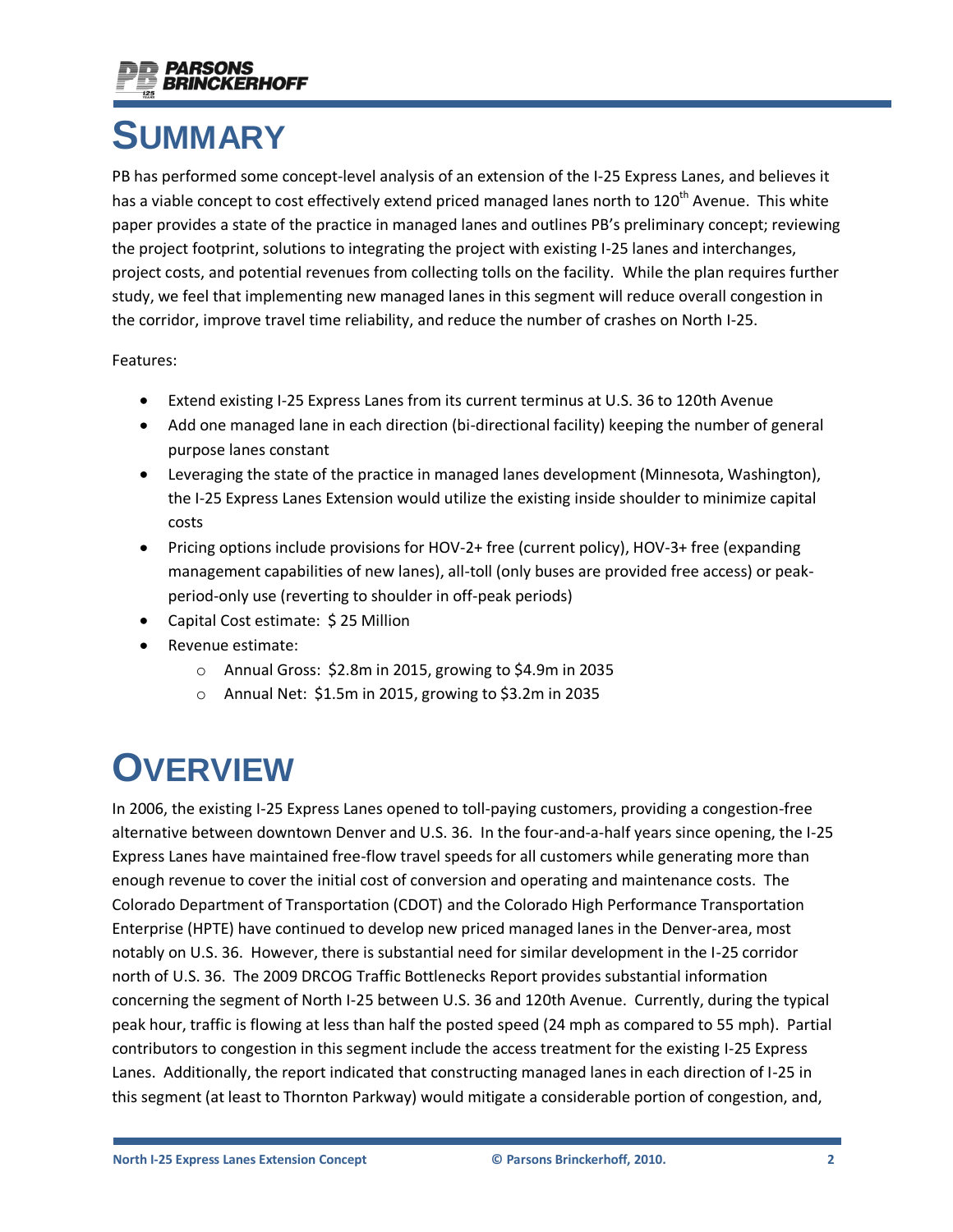

yield a possible high reduction in crashes. Furthermore, the North Metro Corridor Draft Environmental Impact Statement indicates that congestion on North I-25 will become severe, with vehicle hours of delay increasing by 67% in 20 years between I-70 and 168th Avenue.

In the short time since the opening of the I-25 Express Lanes, the state of the practice in priced managed lanes has evolved significantly, with new priced managed lanes having been opened in Seattle, Salt Lake City, San Jose, Houston, Miami, and Minneapolis. Although select facilities are continuing to be advanced as a result of concerted planning efforts, many communities are implementing managed lanes in the context of opportunity-based development – implementing managed lanes as opportunities arise. For example, Minnesota is leveraging opportunities for bridge replacement, pavement restoration, and other maintenance to cooperatively develop new priced managed lanes. This allows them to bring new managed lane capacity online at a reduced cost.

Since 2006 and in all cases, the facilities are either buffer separated or continual access, not barrierseparated or reversible, like I-25. Furthermore, some cities (Minneapolis and Seattle) have utilized emerging technologies in Active Traffic Management (ATM) to allow for the safe operation of priced managed lanes in highly constrained corridors. In order to reduce the overall footprint of the new capacity, Minnesota Department of Transportation has developed its managed lanes on I-35W with the use of shoulders. On the northern end of the corridor (approximately 3 miles in length), the right side is permanently used for general purpose traffic; the left side operates as a dynamic shoulder lane (managed lane operations in peak period and shoulder/refuge use in off-peak periods), as shown in [Figure 1](#page-2-0) and i[n Figure 2](#page-3-0) (left photo). For the rest of the corridor (approximately 12 miles in length), the inside shoulder is used for 24/7 operation of priced managed lanes, while the outside shoulder is maintained in most conditions [\(Figure 2,](#page-3-0) right photo). Finally, it should be noted that many communities (Salt Lake City, Minneapolis, Seattle) are incorporating continual access design in priced managed lanes in order to minimize negative impacts of weaving to/from access zones and to optimize potential utilization of the lanes.



<span id="page-2-0"></span>**Figure 1: Typical Cross Section of I-35W Priced Dynamic Shoulder Lane (Mn/DOT, 2008).**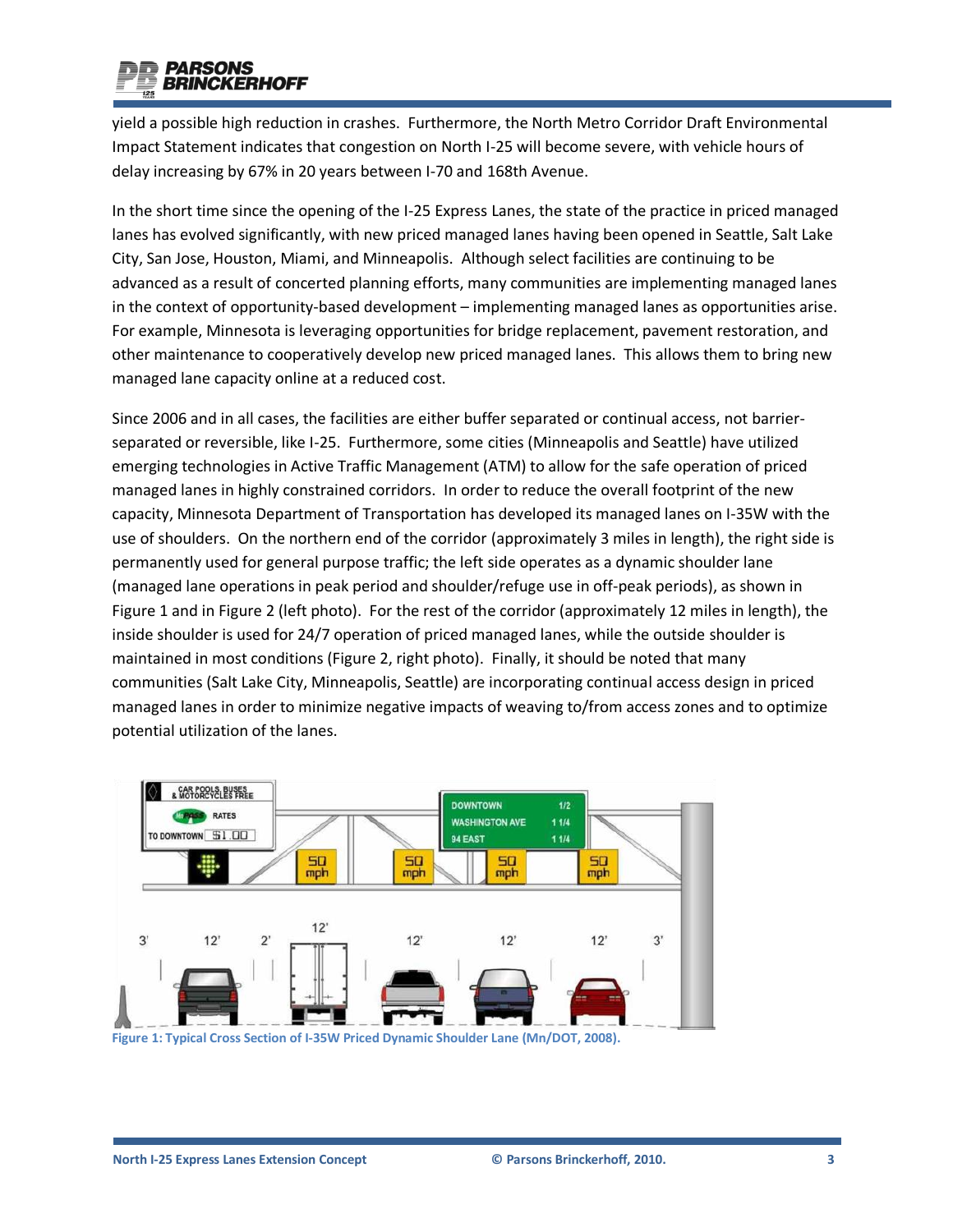



**Figure 2: I-35W Priced Dynamic Shoulder Lane (left) and High Occupancy Toll lanes (right).**

# <span id="page-3-0"></span>**CONCEPT FOR NORTH I-25**

### **Existing Conditions**

I-25 currently consists of three through lanes and various acceleration/deceleration lanes within the area between U.S. 36 / SH-270 and 120<sup>th</sup> Avenue. Typically, the acceleration / deceleration lanes are associated with interchanges, although at some locations, they are continuous between ramps. Lane widths within this study area are 12 feet wide. The inside median width generally ranges from 28 feet to 30 feet. Providing for a 2-foot concrete barrier, the minimum width for the inside shoulder is 13 feet. The outside shoulder widths vary from 10 feet to 12 feet with a majority of the length being 12 feet.

### **Proposed Managed Lane Configuration**

Leveraging the state of the practice in managed lanes, as described above, this concept for North I-25 would add one new lane of managed capacity to the inside of I-25, in both directions, from U.S. 36 to  $120<sup>th</sup>$  Avenue. The managed lanes would utilize the width of the existing inside shoulder with minimal impacts to the existing pavement, bridge structures, or the environment.

The complicating factor for the creation of the managed lanes is minimizing conflicts associated with the left-exit from southbound I-25 to eastbound SH-270. Currently, all Express Lane traffic enters on the left side of southbound I-25, after the SH-270 entrance ramp, as shown i[n Figure 3.](#page-4-0) If managed lanes were constructed on I-25 north of the existing entrance, then managed lane traffic would be in conflict with the SH-270 entering traffic.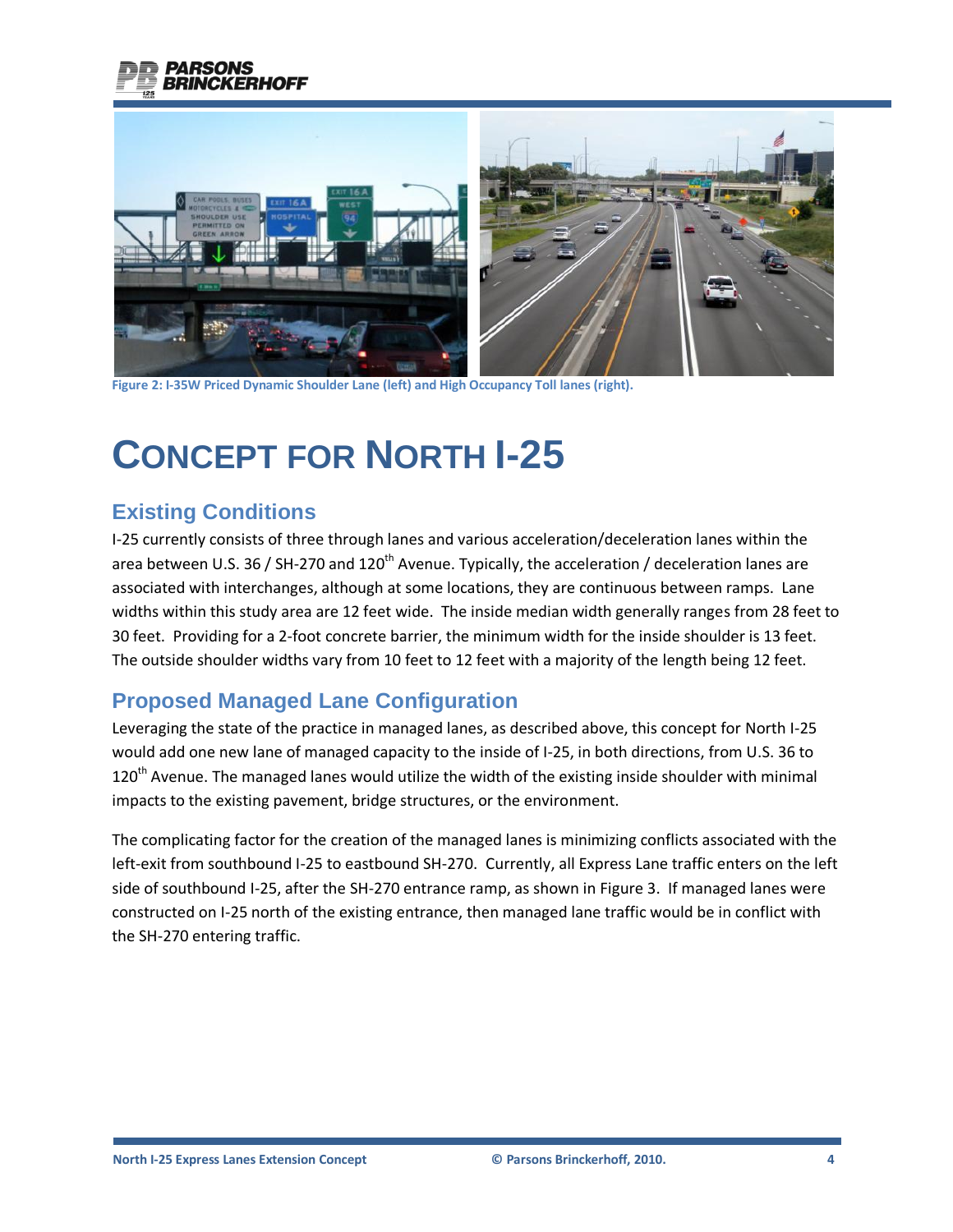



<span id="page-4-0"></span>**Figure 3: Southbound I-25 Current Configuration (left) and possible New Configuration (right)**

In order to resolve this conflict, the southbound managed lane traffic must be routed to the east side of the SH-270 entrance ramp, which can be done within the existing footprint [\(Figure 3\)](#page-4-0). A new northbound managed lane would be constructed within the I-25 / U.S. 36 / SH-270 interchange immediately to the east of and replacing the existing northbound Express Lane ramp. Additionally, the existing northbound Express Lane would be reconfigured to become the new southbound managed lane. Both northbound and southbound directions would extend from the interchange north, with the southbound ramp realigning with I-25 southbound approximately 1500 feet from the SH-270 entrance ramp gore point.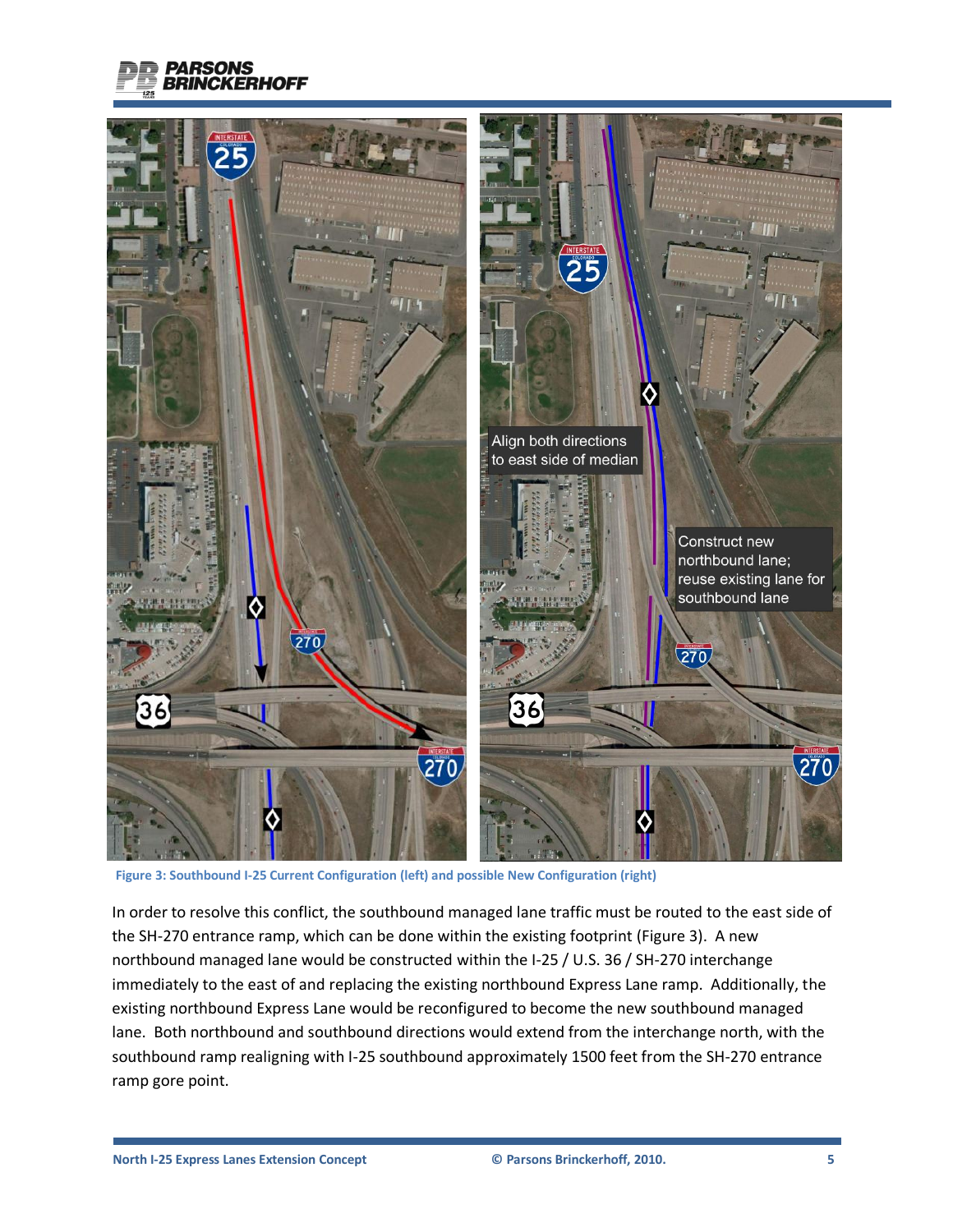

As a point of interest, this new construction would occur within the limits of the existing I-25 Managed Lane facility. As pursuant to the existing Intergovernmental Agreement (IGA) between CDOT and RTD for the governance of the I-25 Express Lanes, excess revenue above operations and maintenance may be used for reconstruction purposes within the existing facility footprint. The construction identified here would sit within that footprint, which would allow CDOT to use excess funds from the existing I-25 Express Lanes for this project.

Whereas the bulk of construction occurs within this area, only minimal construction is necessary north of 76<sup>th</sup> Avenue, and may be coordinated with overlay activities in the segment. This can be accomplished by using the inside shoulder, as is currently done on other managed lane facilities such as Minnesota. The outside shoulder would be maintained. Furthermore, as discussed more fully below, the new managed lanes may be operational 24/7 or could revert to shoulder / refuge status outside of peak periods. As is the case for other managed lanes in the U.S., shoulder-converted managed lanes may be designed as a mix of restricted and continual access. A typical cross-section for this segment is shown in [Figure 4](#page-5-0) below.



**Existing Cross Section** 





#### <span id="page-5-0"></span>**Figure 4: Typical Cross Section for North I-25 Express Lanes Extension**

In terms of supportive infrastructure, minimal adjustments would be required to make adequate the existing drainage features within the corridor. The existing inlets in the median would require reconfiguring and may need to be lengthened to maintain the current capture rates. Most sign structures and gantries could remain in place without modification.

Finally, PB has identified two potential treatments for the park-and-ride just south of 88<sup>th</sup> Avenue [\(Figure 5\)](#page-6-0). Currently, RTD buses travel in general purpose lanes and exit on right-side ramps, providing online access to bus trips (pedestrians access parking spaces on both sides of I-25 by walking through a pedestrian tunnel underneath I-25). With the North I-25 Express Lanes Extension, two possibilities exist for this park-n-ride: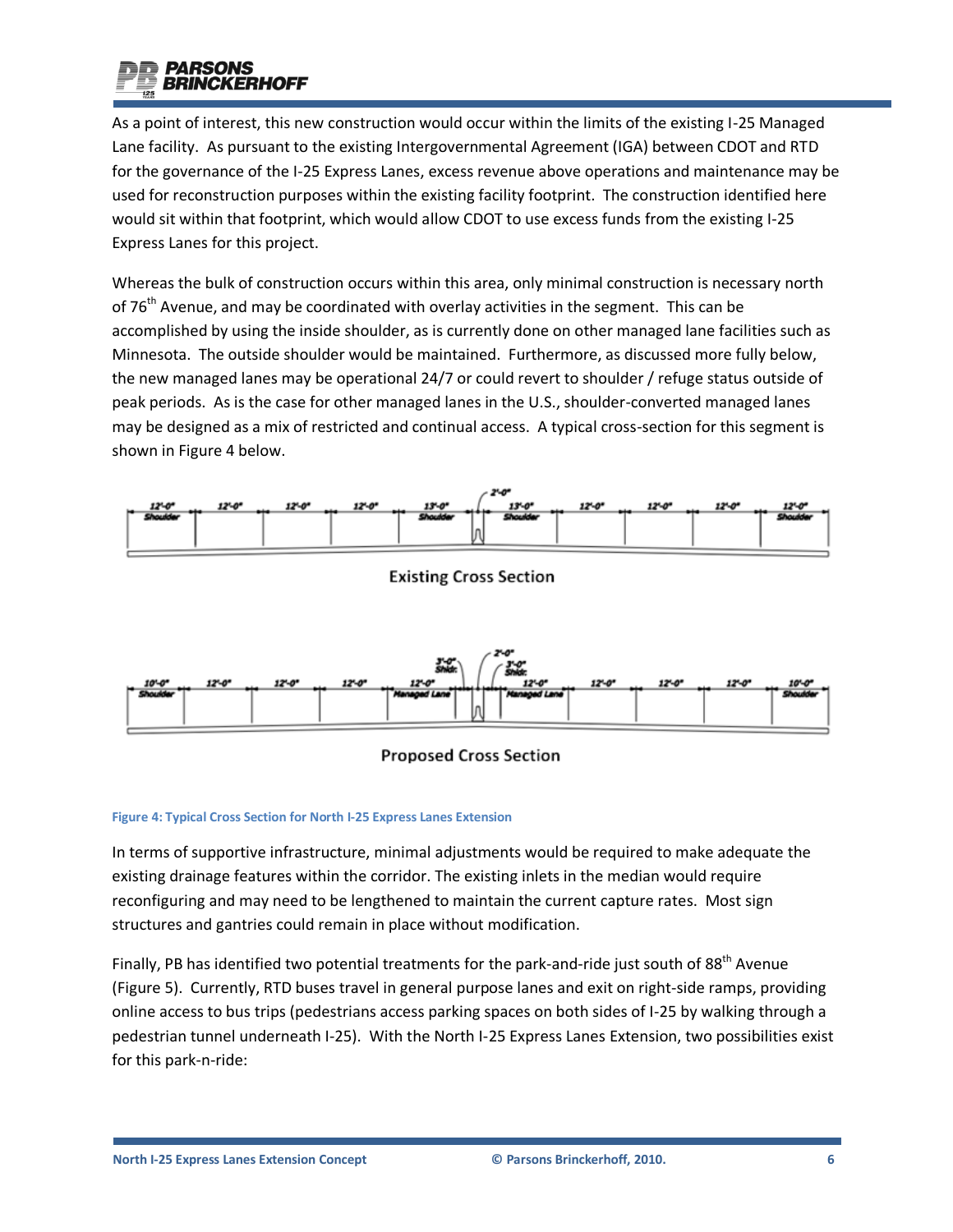

- 1. Buses could continue to use the right side ramps to access the park-n-ride, with decision to use or not use the managed lanes determined by RTD operations. There is no additional cost to this option.
- 2. Dual direction slip ramps could be constructed in the median for buses to access a sub-grade loading platform. All lanes (including managed lanes) would be pushed out in order to accommodate this in-line station. The primary benefit of this treatment would be Bus Rapid Transit (BRT) service, with buses remaining in the managed lane facility to access passengers; however, this option would likely cost approximately \$20 Million to construct.



**Figure 5: RTD Thornton Park-n-Ride, South of 88th Avenue Bridge (northbound I-25)**

### <span id="page-6-0"></span>**Implementation**

As noted, a trend in the development of managed lanes nationally is to conduct the construction in concurrence with pavement preservation and maintenance activities. Initial costs of the implementation of the North I-25 Express Lanes Extension could be reduced by combining the striping efforts with future overlays of the existing pavement. This process would result in a clean and finished look to the new laneage, resulting in less confusion to the driving public while improving driver expectancy. Additionally, a phased implementation plan may reduce the initial investment costs. Initial implementation, prior to overlay, could include the installation of the monitoring system hardware and software, with installation on existing structures with little or no effect to the structures.

### **Operations**

There are some operational considerations for the development of the managed lanes on North I-25.

Various implementers of priced managed lanes are approaching the pricing of users differently. Although priced managed lanes have traditionally permitted all designated HOVs to go free, recent applications have investigated charging lower 2-occupant vehicles, or potentially charge all HOVs a reduced toll. All operational projects allow either 2+ or 3+ HOVs free use, whereas projects in development trend towards only allowing HOV-3+ or none at all with free use, as shown i[n](#page-7-0)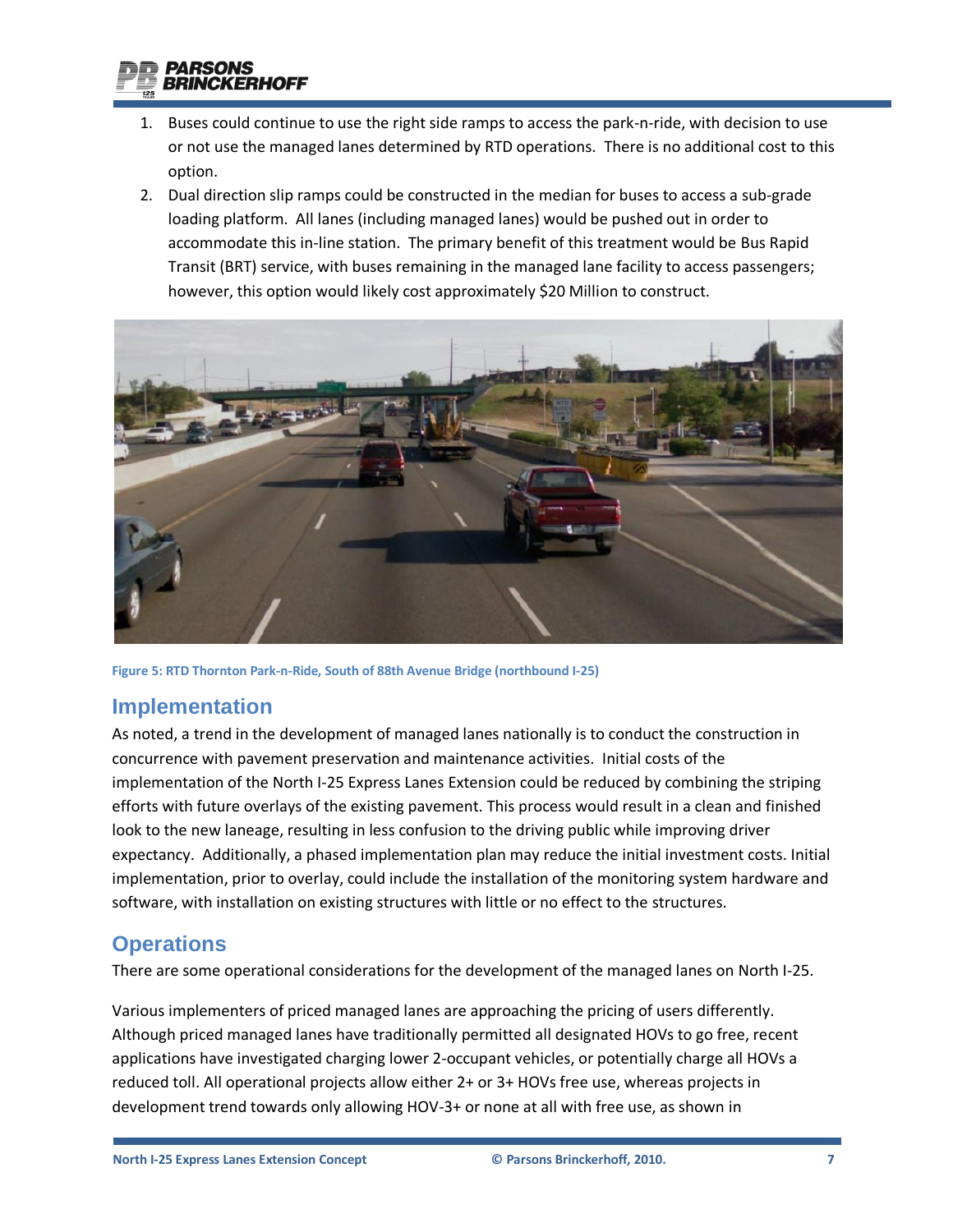

Table 1. The decision to toll or not toll HOV-2's or HOV-3+ is not critical to the development of the infrastructure, although it will affect the total revenue collected from the system.

| <b>Carpool Preference</b><br><b>Combinations</b> |                                                        | $HOV$ 3+                                                                                               |                          |                              |                                                             |                              |  |  |  |  |
|--------------------------------------------------|--------------------------------------------------------|--------------------------------------------------------------------------------------------------------|--------------------------|------------------------------|-------------------------------------------------------------|------------------------------|--|--|--|--|
|                                                  |                                                        | <b>Free 24/7</b>                                                                                       | <b>Free Peak</b><br>Only | <b>Free Off-Peak</b><br>Only | <b>Discount Peak</b><br>Only, Pay All<br><b>Other Times</b> | Pay 24/7                     |  |  |  |  |
| HOV <sub>2</sub>                                 | <b>Free 24/7</b>                                       | I-15 (CA), I-110 (CA) *, I-680 (CA), I-<br>25 (CO), I-394 (MN), I-35W (MN), I-<br>15 (UT), SR 167 (WA) |                          |                              |                                                             |                              |  |  |  |  |
|                                                  | <b>Free Peak Periods Only</b>                          |                                                                                                        | $I-10(TX)$               |                              |                                                             |                              |  |  |  |  |
|                                                  | Free Off-Peak Periods Only                             | $I-10$ (CA) $*$ , US 290 (TX)                                                                          |                          |                              |                                                             |                              |  |  |  |  |
|                                                  | Discount Peak Only,<br>Pay All Other Times             |                                                                                                        |                          |                              | $1-30$ (TX) $^*$ ,<br>$1-635$ (TX) $*$                      |                              |  |  |  |  |
|                                                  | Pay 24/7                                               | SR-91 (CA), I-95 (FL), I-595 (FL) *,<br>I-495 (VA) *, I-95 (VA) *, I-395 (VA) *                        |                          |                              |                                                             | TBX (FL),<br>Loop 1 $(TX)$ * |  |  |  |  |
|                                                  | * = Pending managed lane facility as of December 2010. |                                                                                                        |                          |                              |                                                             |                              |  |  |  |  |

**Table 1: Carpool Preference on Priced Managed Lanes, 2010.**

For the North I-25 Express Lanes Extension, as with the proposed U.S. 36 managed lanes extension, the policy of HOV payment and transponder-carry status are not easily separable, and should be considered in the context of providing the greatest return on investment. The combination of managed lanes traffic from both North I-25 and U.S. 36 extensions could overwhelm the existing mechanism for traffic separation on the existing I-25 Express Lanes [\(Figure 6\)](#page-7-1). On the existing facility,

<span id="page-7-0"></span>

**Figure 6: Toll / HOV Lane Separation on I-25 Express Lanes**

<span id="page-7-1"></span>the toll zone separates toll (paying) from HOV (non-paying) vehicles. Although this works with the current volumes, the volume of traffic anticipated from the two extensions would likely overwhelm the individual capacities of the separated lanes. As a result, the current process for traffic to self-declare occupancy status must change. Leading candidates include: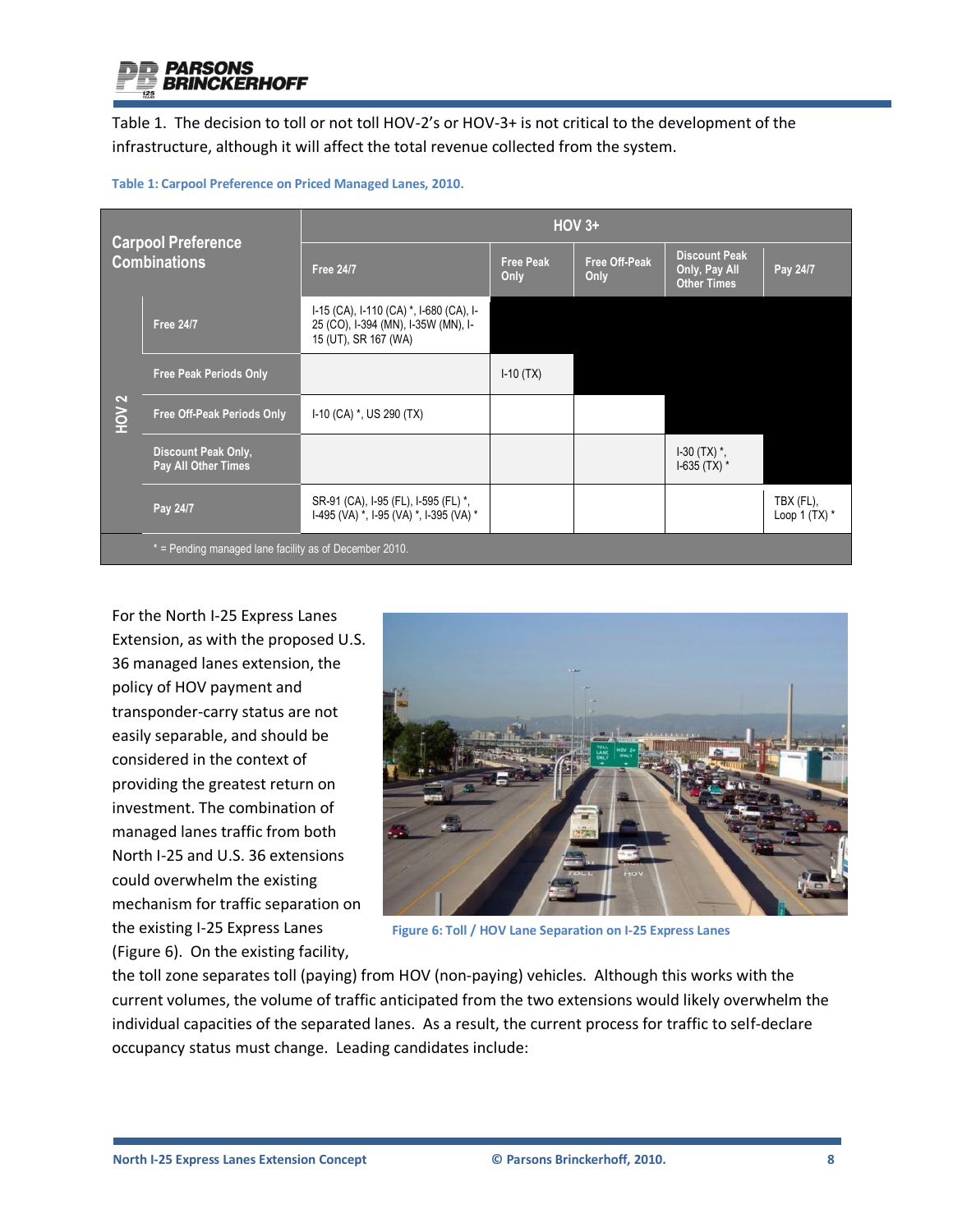

- Converting to a "switchable" transponder, where customers declare their occupancy status on the transponder itself (as is currently studied and planned for Los Angeles / San Francisco areas, which use the same transponder technology as Colorado).
- Requiring carpools carry a transponder, pre-registered with the back office as a carpool account (as is done in Miami and planned in Atlanta)
- Eliminating license plate recognition systems for both pay-by-mail and violation enforcement systems, and allowing all traffic to use both lanes. Carpool customers would need to remove their transponders (if they have them) from the windshield and place in a static-free bag (as is done in San Diego and Minneapolis).

Enforcement areas would best be located within interchanges, where CDOT already owns right of way and the ability to accommodate offset enforcement staging can be met within the existing footprint. These locations may include the interchanges for  $84<sup>th</sup>$  Avenue, 92<sup>nd</sup> Avenue (Thornton Parkway), and 104<sup>th</sup> Avenue.

There are multiple options for the operation of the shoulder. One option is to maintain shoulder / refuge status for the shoulder in off-peak periods and open the shoulder to traffic only in peak periods. Another option would be to operate the managed lane throughout the day, as is done on I-35W in Minneapolis. For all options, the outside shoulder would be reduced to an 8 to 10 foot shoulder. If emergency / refuge pull outs of 12 feet width are desired, these can be located at intervals where room allows within the corridor [\(Figure 7\)](#page-8-0).

<span id="page-8-0"></span>

**Figure 7: Emergency Pull Out Example (I-35W Managed Lane Corridor)**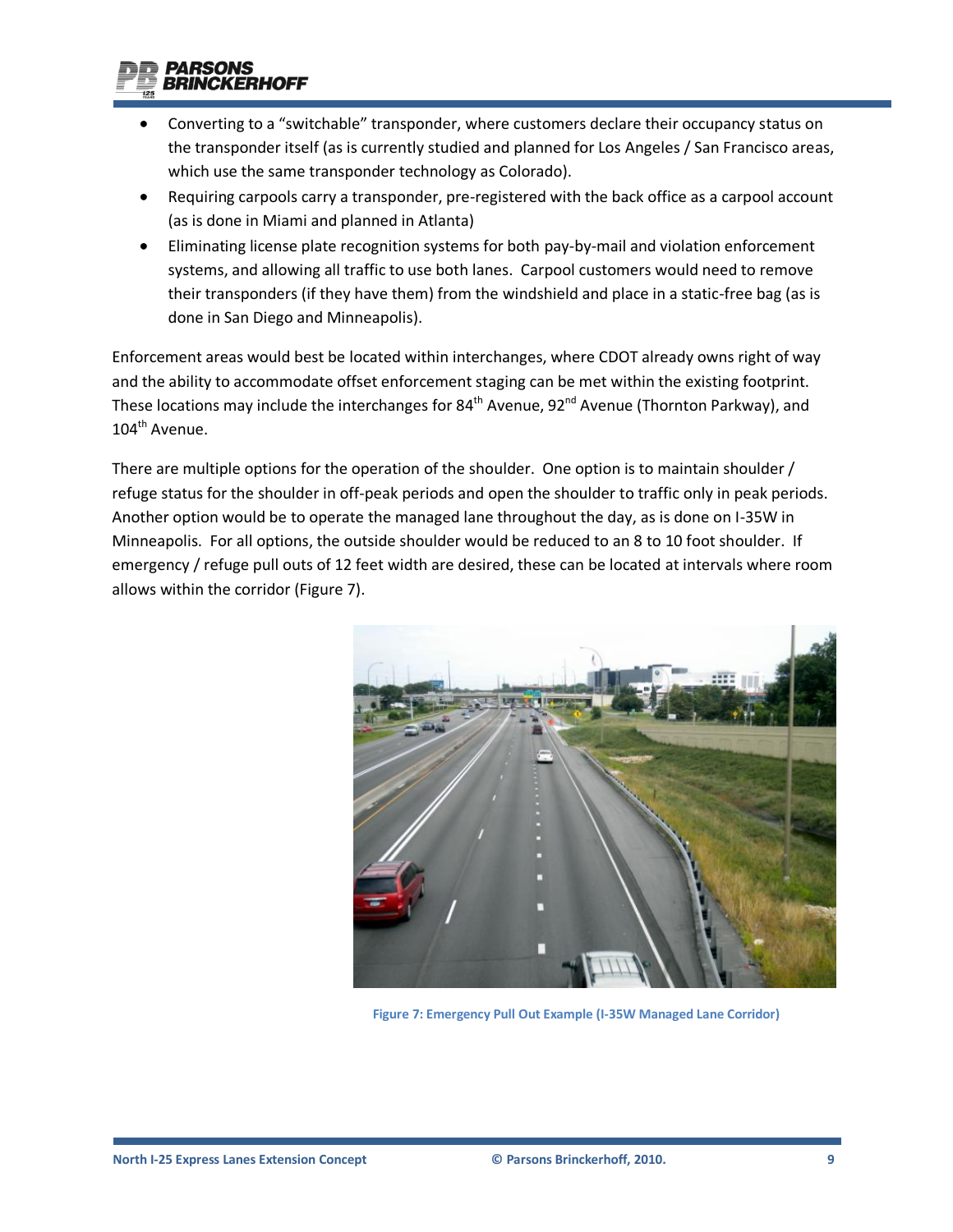

# **COST AND REVENUE ESTIMATES**

### **Cost Estimates**

A scoping level estimate of the probable construction costs was developed for the implementation of the North I-25 Express Lanes Extension. As it initially appears, this project is essentially a "re-striping" effort. However, for the project to tie into the existing HOV/HOT lanes through the US 36 interchange and the addition of the tolling system, additional infrastructure expenses are added to the project. Using 2010 CDOT cost data and quantities associated with this layout, the probable cost for the construction of this project is approximately \$25 million. This estimate includes contingency items, construction engineering, materials testing, tolling equipment, and design engineering fees. No right-ofway takes are anticipated; therefore, no right-of-way costs were included.

It should be noted that capital cost estimates could vary depending upon access policy. For example, if a mandatory transponder policy was enacted (with all non-equipped vehicles subjected to pay-by-mail or violation enforcement by license plate recognition systems), then the additional costs for widening the pavement for enforcement zones may be mitigated. Conversely, if exempted vehicles (such as HOV's) are permitted to use the lanes without any declaration or transponder, manual enforcement will become more important, and thus require identified locations for pavement widening for enforcement zones (likely in interchanges, so as to minimize cost).

### **Revenue Estimates**

With limited revenues for capital projects in Colorado, projects such as the North I-25 Express Lanes Extension must, at least in part, support themselves. Using DRCOG forecast traffic on I-25 and operating metrics from the existing I-25 Express Lanes annual reports, a sketch-level cash flow analysis suggested that revenues may be sufficient to pay for some of the capital and operating costs associated with the new managed lanes.

The sketch level revenue analysis assumed two tolling points, one at  $84<sup>th</sup>$  Avenue and one at 104<sup>th</sup> Avenue. Tolls would be collected in each direction in amounts comparable to those collected on the existing I-25 Express Lanes.

Average Daily Traffic (ADT) at 84<sup>th</sup> avenue is expected to grow from about 190,000 vehicles in 2015 to 260,000 in 2035. Similarly, ADT at 104<sup>th</sup> Avenue is projected to grow from 160,000

|                                                              | Gross   |      | Operating       |      | <b>Net</b> |                            | DSC@             |      | DCF@ |       |  |  |
|--------------------------------------------------------------|---------|------|-----------------|------|------------|----------------------------|------------------|------|------|-------|--|--|
|                                                              | Revenue |      | <b>Expenses</b> |      | Revenue    |                            | 1.5 <sub>X</sub> |      | 6%   |       |  |  |
| 2015                                                         | \$      | 2.79 | \$              | 1.29 | \$         | 1.50                       | \$               | 1.00 | \$   | 0.75  |  |  |
| 2016                                                         | \$      | 2.87 | \$              | 1.31 | \$         | 1.56                       | \$               | 1.04 | \$   | 0.73  |  |  |
| 2017                                                         | \$      | 2.96 | \$              | 1.33 | \$         | 1.63                       | \$               | 1.09 | \$   | 0.72  |  |  |
| 2018                                                         | \$      | 3.05 | \$              | 1.35 | \$         | 1.70                       | \$               | 1.13 | \$   | 0.71  |  |  |
| 2019                                                         | \$      | 3.14 | \$              | 1.37 | \$         | 1.77                       | \$               | 1.18 | \$   | 0.70  |  |  |
| 2020                                                         | \$      | 3.23 | \$              | 1.39 | \$         | 1.84                       | \$               | 1.23 | \$   | 0.68  |  |  |
| 2021                                                         | \$      | 3.33 | \$              | 1.41 | \$         | 1.91                       | \$               | 1.28 | \$   | 0.67  |  |  |
| 2022                                                         | \$      | 3.42 | \$              | 1.43 | \$         | 1.99                       | \$               | 1.33 | \$   | 0.66  |  |  |
| 2023                                                         | \$      | 3.52 | \$              | 1.46 | \$         | 2.07                       | \$               | 1.38 | \$   | 0.65  |  |  |
| 2024                                                         | \$      | 3.62 | \$              | 1.48 | \$         | 2.14                       | \$               | 1.43 | \$   | 0.63  |  |  |
| 2025                                                         | \$      | 3.73 | \$              | 1.50 | \$         | 2.23                       | \$               | 1.48 | \$   | 0.62  |  |  |
| 2026                                                         | \$      | 3.83 | \$              | 1.52 | \$         | 2.31                       | \$               | 1.54 | \$   | 0.61  |  |  |
| 2027                                                         | \$      | 3.94 | \$              | 1.55 | \$         | 2.39                       | \$               | 1.60 | \$   | 0.59  |  |  |
| 2028                                                         | \$      | 4.05 | \$              | 1.57 | \$         | 2.48                       | \$               | 1.65 | \$   | 0.58  |  |  |
| 2029                                                         | \$      | 4.16 | \$              | 1.59 | \$         | 2.57                       | \$               | 1.71 | \$   | 0.57  |  |  |
| 2030                                                         | \$      | 4.28 | \$              | 1.62 | \$         | 2.66                       | \$               | 1.77 | \$   | 0.55  |  |  |
| 2031                                                         | \$      | 4.40 | \$              | 1.64 | \$         | 2.75                       | \$               | 1.84 | \$   | 0.54  |  |  |
| 2032                                                         | \$      | 4.52 | \$              | 1.67 | \$         | 2.85                       | \$               | 1.90 | \$   | 0.53  |  |  |
| 2033                                                         | \$      | 4.64 | \$              | 1.69 | \$         | 2.95                       | \$               | 1.97 | \$   | 0.51  |  |  |
| 2034                                                         | \$      | 4.76 | \$              | 1.72 | \$         | 3.05                       | \$               | 2.03 | \$   | 0.50  |  |  |
| 2035                                                         | \$      | 4.89 | \$              | 1.74 | \$         | 3.15                       | \$               | 2.10 | \$   | 0.49  |  |  |
|                                                              |         |      |                 |      |            | <b>Gross Bond Proceeds</b> |                  |      | \$   | 12.99 |  |  |
| DSC - Debt Servcie Coverage                                  |         |      |                 |      |            |                            |                  |      |      |       |  |  |
| DCF - Discounted Cash Flows                                  |         |      |                 |      |            |                            |                  |      |      |       |  |  |
| <b>Figure 8: Conceptual Cash Flow Analysis (\$ Millions)</b> |         |      |                 |      |            |                            |                  |      |      |       |  |  |